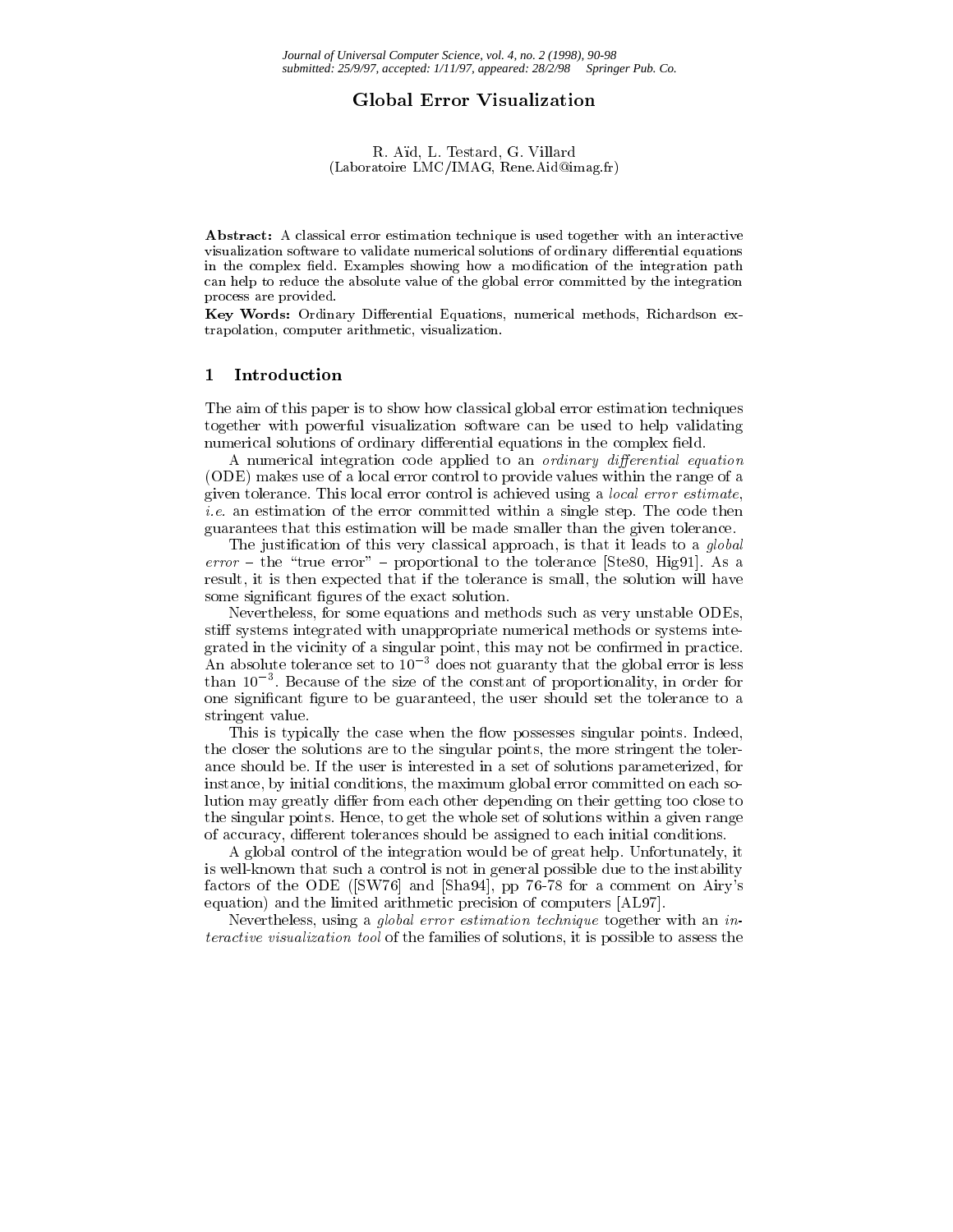whole flow to stay within the range of a singled fixed tolerance by modifying the integration parameters (integration path, initial conditions, tolerances).

The paper is organized as follows. Section 2 presents the problem of estimating the global error during numerical integrations of ODEs. Our experiments will be based on Richardson extrapolation [Hen62]. Relying on this estimation, the visualization method described in  $\S3$ , will enable users to study the regions of the flow where the global error is out of the range of the tolerance and to compute once again the corresponding solutions. We explain why the experimental validation of these integrations may rely on the use of an appropriate visualization tool. Two typical applications are examined in  $\S 4$  and we show how the quality of the solutions can be improved. This will be illustrated by some graphical outputs".

# 2 Global error estimation of numerical methods for ODEs

We will assume that we integrate a differential equation of one complex variable:

$$
\dot{y}(x) = f(x, y(x)), \n y(x_0) = y_0,
$$
\n(1)

<sup>x</sup> 2 P, where P <sup>C</sup> is <sup>a</sup> complex path. It will also be assumed that <sup>f</sup> is holomorphic in the vicinity of the initial condition. A numerical method provides approximations  $y_i$  at  $x_{i+1} = x_i + h_i$  of  $y(x_i)$ ,  $i = 0, \ldots, M$  along the path. The difference  $E_i = y_i - y(x_i)$  denotes the global error committed by the method at  $x_i$ . The values  $E_i$  are said to be a *valid* estimation of  $E_i$  or relative order  $r > 0$ when  $E_i = E_i (1 + \mathbf{O}(H))$  where  $H = \max_i |h_i|$ .

The theoretical justication of the validity of estimation techniques relies on the existence and on the structure of the asymptotic expansion of the global error.

**Theorem 1** ( $[Gra64]$ ) Suppose that the integration of (1) is carried using a stable one-step method of order <sup>p</sup> <sup>1</sup> with constant step-size integration h. Then, there exists smooth functions  $e_k$ ,  $\kappa = p, \ldots, N-1$  such that uniformly on  $[0, T],$ 

$$
y_i - y(x_i) = h^p e_p(x_i) + \ldots + h^{N-1} e_{N-1}(x_i) + \mathbf{O}(h^N). \tag{2}
$$

Using the existence of the asymptotic expansion in Theorem 1, a straightfor ward estimation formula can be deduced. In parallel with the original integration with step size h, another integration is carried out with step size  $h/2$ . Denoting the value obtained in this way at time  $t_i$  by  $y_{2i}$ , we have:

$$
y_i = y(x_i) + h^p e_p(x_i) + \mathbf{O}(h^{p+1}),
$$
  
\n
$$
y_{2i}^* = y(x_i) + (h/2)^p e_p(x_i) + \mathbf{O}(h^{p+1}).
$$

And, we get directly :

$$
R_i := \frac{y_i - y_{2i}^*}{1 - 2^{-p}} = E_i + \mathbf{O}(h^{p+1}).
$$
\n(3)

<sup>1</sup> These are available on a colour plate page 4.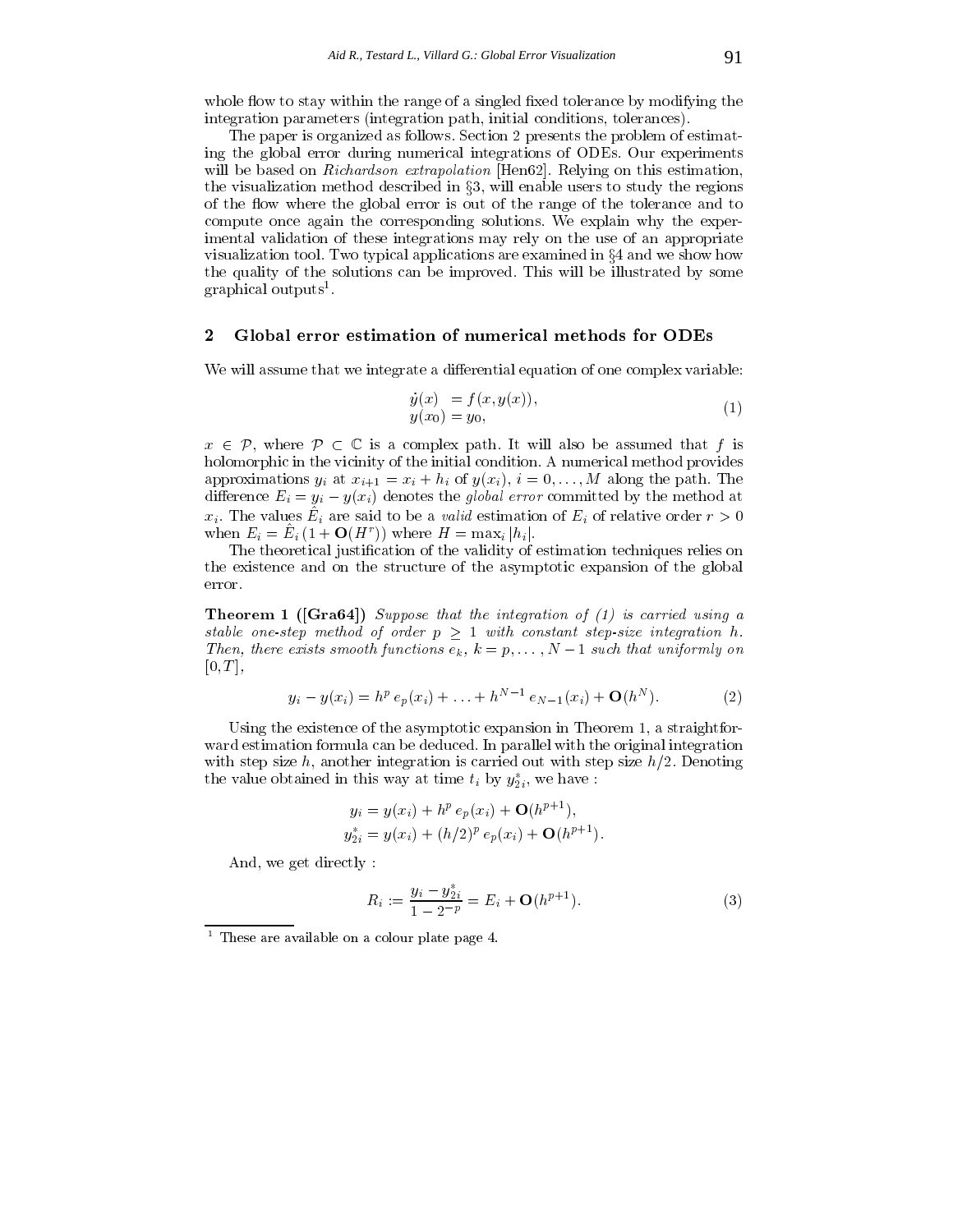A large number of numerical tests have shown that Richardson's estimator behaves well as long as it is used away from the maximum possible precision [AL97]. This quantity depends both on the extension which is to be solved by the equation which is to be and on the precision arithmetic. To give an idea of this phenomenon, the Figure 1 shows the behavior of the global error and  $R_i$  using DOPRI5(4) [HNW87] when the tolerance varies on the real ODE:

$$
y' = 10 (y - x^2),
$$
  
y(0) = 0.02.

on  $[0, 2]$ . Its solution is  $y(x) = 0.02 + 0.2 x + x$ . I his is a very unstable problem. It can be seen that from tolerance 103 to 108 , the global error decreases linearly in logarithmic scale. In this zone, the estimation  $R_i$  is reliable. But, no more precision is gained after tolerance 10  $\,$  . In that zone,  $R_i$  underestimates the global error and still decreases linearly in logarithmic scale.



Figure 1: Compared behavior of maximum Richardson estimation and maximum global

The maximum possible precision depends both on the instability of the equation and of the arithmetic of the computer.

An interest of complex ODEs is that they also allow to modify the integration path, as long as the endpoints of the path are preserved. Hence, as the limit of accuracy of a numerical method is sooner reached in the zones where the flow varies rapidly, and typically this is the case in the vicinity of a singular point, it is possible to reduce the global error by changing the integration path rather than setting the tolerance to a more stringent value. The integration process is also all the more efficient.

This remark led us to consider that an interactive tool for the integration of complex ODE could be useful to assign a set of solutions within a given tolerance. The idea is to proceed in two steps. In the first step, the user specifies both the integration path, the set of initial conditions and the tolerance. Using the global error estimation, the program returns the zones of the flow where the maximum estimation has occured. Then, in a second step, by offering to the user the possibility to change locally the integration path, it is possible to get away from the singular points.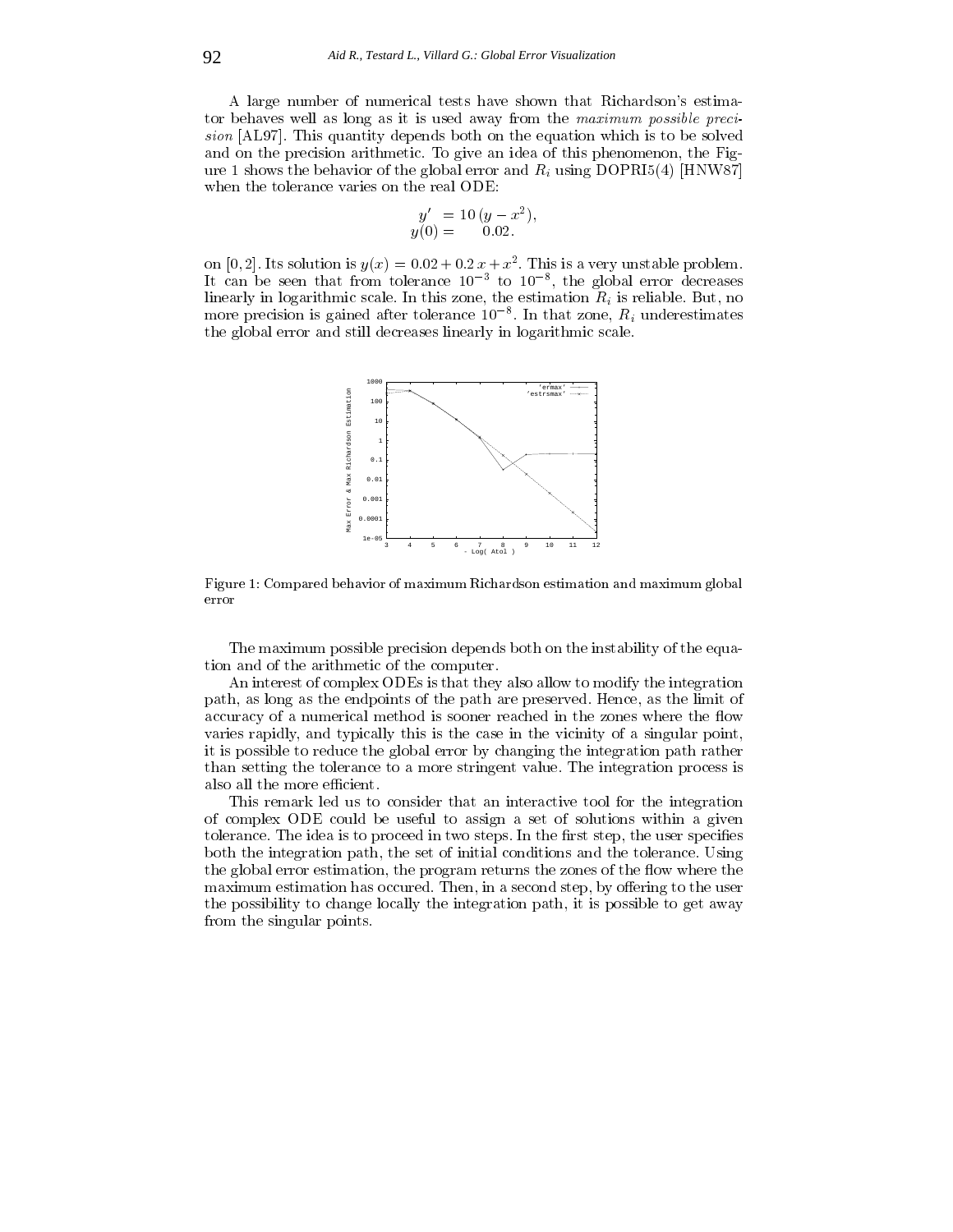

(2e) New Global Error Visualization (2f) A bad case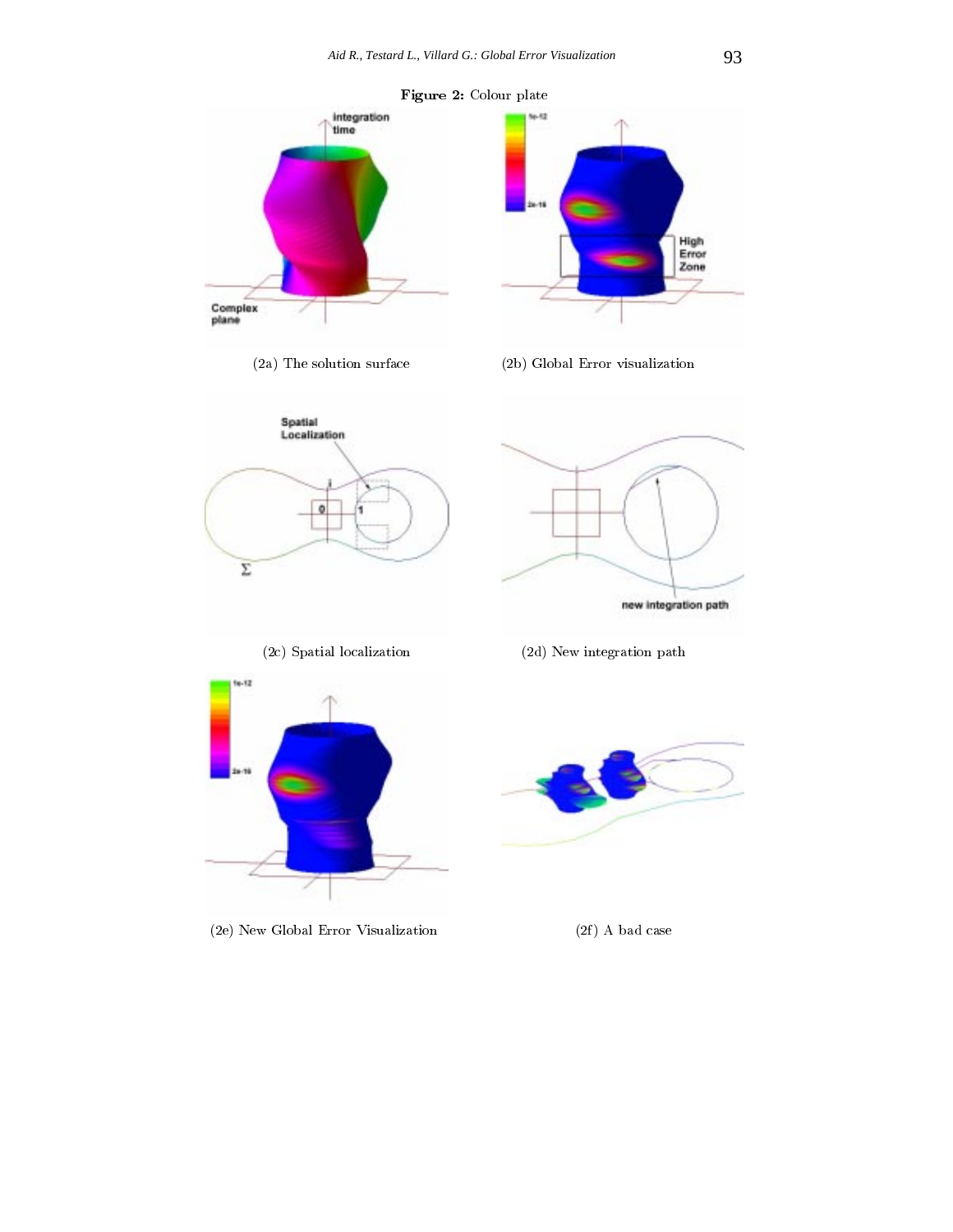#### $\overline{\mathbf{3}}$ Global Error Visualization

We have seen in the previous section that the visualization of a valid global error estimation during the integration of a complex ODE, may help end-users to improve the results of experiments using user feedback. The efficient visualization of data lying in the complex field may be a difficult problem, especially for the global error. Visualization in the complex field may be difficult because of the limited number of dimensions the human eye can appreciate. Moreover, the global error is generally not signicant on account of its values, but its variations and localization are attached to a given quantity, such as the solution itself, and end-users who want to visualize such quantities will generally be dealing with these two problems. The GANJ graphical environment [Tes97] that we have developed in this context, implements some key features to handle these questions.

From a global point of view, human perception is limited by four dimensions: the classical three dimensions of space, plus additional data such as colours of points in the three-dimensional space. We will thus assume that we can visualize quantities embedded in  $\mathbb{R}^+ \times I$ , where T is a nime interval which may be coded by a colour formalism [Ric88]. The solutions resulting from integrations of a com- $\mathbf{p}$  plex ODE are elements of  $\mathbb{C}^+$ , and need *four* dimensions for their visualization. In this particular case, we can nevertheless use a visualization technique derived from the extended phase portraits [BO78]. This visualization technique provides a way to visualize a *group* of solutions, specified by different initial conditions or by different values of a parameter.

If we want to integrate the differential equation  $(1)$  where x is taken on a complex path <sup>P</sup>, and y0 <sup>2</sup> <sup>C</sup> (the initial conditions is the pair (x0; y0)). Suppose the path  $P$  is parameterized by a diffeomorphism  $\Phi$ . We can write

$$
x = \Phi(t).
$$

The real parameter  $t$  will be called *integration time*. We can perform the substitution in the equation (1)

$$
\frac{dy}{dx} = \frac{1}{\Phi'(t)} \frac{d\tilde{y}}{dt},
$$

where  $\tilde{y}(t) = y(\Phi(t))$ . Doing so, we can rewrite the equation (1) as

$$
\frac{1}{\Phi'(t)}\frac{d\tilde{y}}{dt} = f(\Phi(t), \tilde{y}(t)).
$$

If we now write  $\tilde{y}(t) = y_1(t) + iy_2(t)$  and

$$
\Phi'(t)f(\Phi(t),\tilde{y}(t)) = f_1(t,y_1,y_2) + if_2(t,y_1,y_2),
$$

 $\ldots$  2 real dynamical system is  $\mu$  , and a 2 real dynamical system is  $\mu$ 

$$
\begin{cases}\n\frac{dy_1}{dt} = f_1(t, y_1, y_2), \\
\frac{dy_2}{dt} = f_2(t, y_1, y_2).\n\end{cases}
$$
\n(4)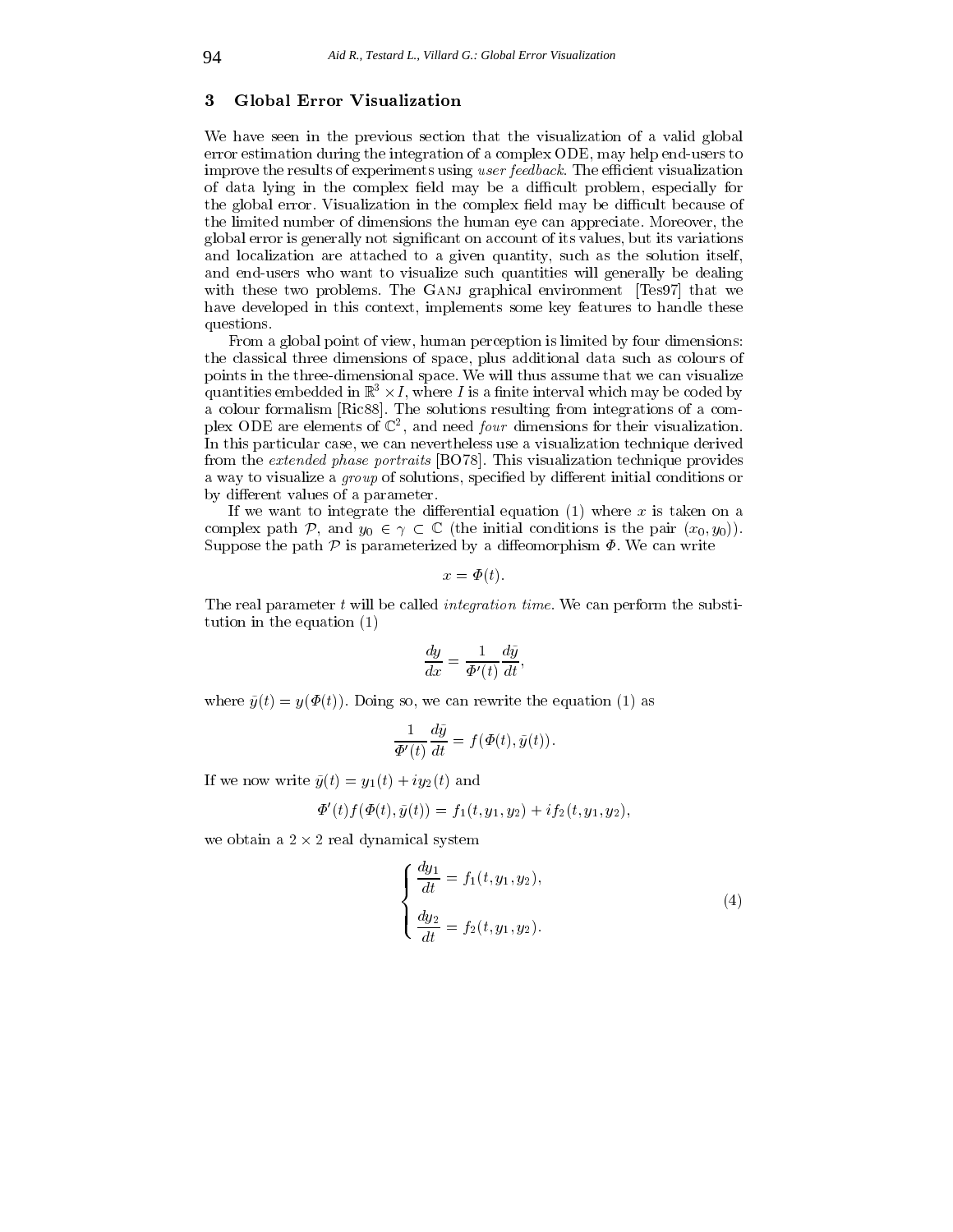The solutions of this dynamical system can be visualized on a phase portrait [BO78]. But this dynamical system is generally not autonomous, even if equation  $(1)$  was autonomous, and as a consequence different solution curves (issued from different initial conditions) can intersect, and the interpretation of the phase portrait can be obscured. Lifted orbits (x0; y0)can be dened in order to solve this problem

$$
\Omega(t_0, y_1^0, y_2^0) = \{(y_1(t), y_2(t), t), \}
$$

where y in the above definition is such that  $y_1(t_0) = y_1$  and  $y_2(t_0) = y_2$ . The extended phase portraits are defined by  $(D)$  being a subset of  $\mathbb{R}^+$ )

$$
\mathcal{EPP}(D, t_0) = \{ \Omega(t_0, y_1^0, y_2^0), (y_1^0, y_2^0) \in D \}.
$$

Two lifted orbits belonging to an extended phase portrait *cannot* intersect, even if the system is not autonomous. A first consequence is that extended phase portraits can be efficiently used for the visualization of solutions of dynamical  $2\cdot$  real dynamical systems. Secondly, the solution of system (4) is the complexed  $\cdot$ solution of equation  $(1)$ , and thus the visualization of the solutions of system  $(4)$ is equivalent to the visualization of solutions of the complex equation (1). Such an extended phase portrait is shown on figure (2a): the domain  $D$  where the  $y_0$ 's are taken is a circle centered around 0, and this domain can be seen on the figure by considering the point of altitude  $\theta$  (corresponding to the value of  $t = 0$ ). The surfaces are obtained by connecting two adjacent solution curves (solutions issued from adjacent values of  $y_0$  in  $\gamma$ ).

This visualization method uses only three dimensions: the fourth, corresponding to the colour of the points, can be used to visualize values of another quantity attached to the solution. Using this method, we can visualize global error's module, as shown on figure  $(2b)$ . The palette used for the quantification is displayed on the left of the figure, and we can visually detect the zones of the surface where this module is important.

Another advantage of this visualization method is that it enables the tracing of a solution when  $t$  varies, and so the position of the solution in the complex plane can be known for any value of x on the path  $P$ , using the relation  $x = \Phi(t)$ . Furthermore, the repartition of the colours on the surface (concentration or diffusion of colours) enables visual detection of the dependence of the equation to the initial conditions.

The next section shows applications of this principle.

# 4 Applications

We now propose a visualization method in response to the questions of paragraph 2. In addition, we give an example of feedback the user can provide in order to improve the quality of the results. This method has been successfully implemented using the GANJ graphical environment.

The numerical integrations of (1) have been achieved using the explicit Runge-Kutta method of order 5 of Dormand and Prince (DOPRI5(4)). The local error estimate is performed using local extrapolation and current safety factors to smoothen the selection of the step-size have been implemented.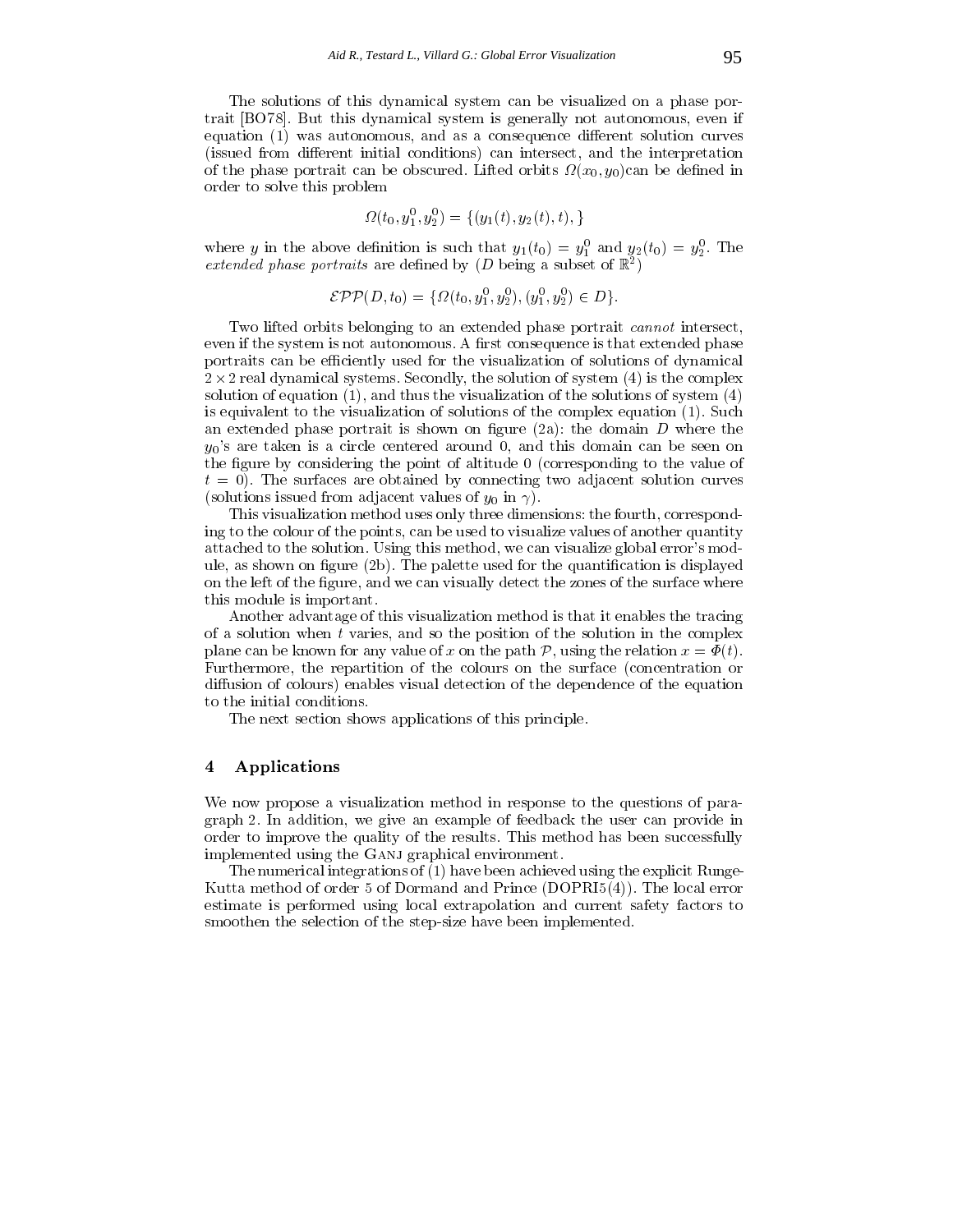## 4.1 Time localization of Global Error

This technique provides a method to visualize the time variations of the estimated global error. Because the time can be read on the z-axis of the figures 2a and 2b, the variations of the global error estimated during the integration can be visualized, using the aforementioned technique. Because the global error data is discrete, its visualization needs the denition of a quantication mapping. This mapping can be of several types:

 $-$  a linear mapping:

 $[error_{min}, error_{max}] \longrightarrow [0, colourmax]$ 

where  $error_{min}$  (resp.  $error_{max}$ ) is the minimum (resp. the maximum) of the module of the global error estimated during one integration. This mapping, and so the visualization technique associated to it, lets users find the time-zones where the module of the global error is high by reading z-values of points of colour colourmax. This technique is not useful anymore when several solutions are to be studied (these solutions can be be computed from several initial conditions), because users cannot perform global comparisons between different solutions.

 $-$  a linear mapping :

 $[error^*_{min}, error^*_{max}] \longrightarrow [0, colourmax]$ 

where  $error_{min}^*$  (resp.  $error_{max}^*$ ) is the minimum (resp. the maximum) of the module of the global error estimated for every integrations (issued from every initial conditions). This *global quantification* mapping can prove useful for the localization of global extrema of global error's module, and the visualization method associated to it can show the time zones of highest error.

These mappings can be replaced by logarithmic ones, when variations of global error are important, or by refined ones, when users study the behavior near a precise value of  $y$ . The solution of the considered differential equation can therefore be *precisely* studied, by a time-refinement of the time-interval, near the zone where estimated global error's module is high (the green zones on the figure  $2b$ ).

# 4.2 Spatial localization of Global Error

Because time in the previous point is naturally correlated to  $x$  position by the formula  $x = \Phi(t)$ , it may prove useful to associate the times zones detected by the aforementioned technique with corresponding  $x$  values. Furthermore, because solutions values are supposed to be the same<sup>2</sup> when obtained after integration on two paths having the same endpoints, the initial integration path can then be deformed in order to avoid the spatial zones where high values of global error are estimated. For instance, one can avoid a zone \too close" from a singularity of the solution.

We illustrate this principle by the example of the differential equation

except in the case when the solution of the differential equation is  $many\text{-}value$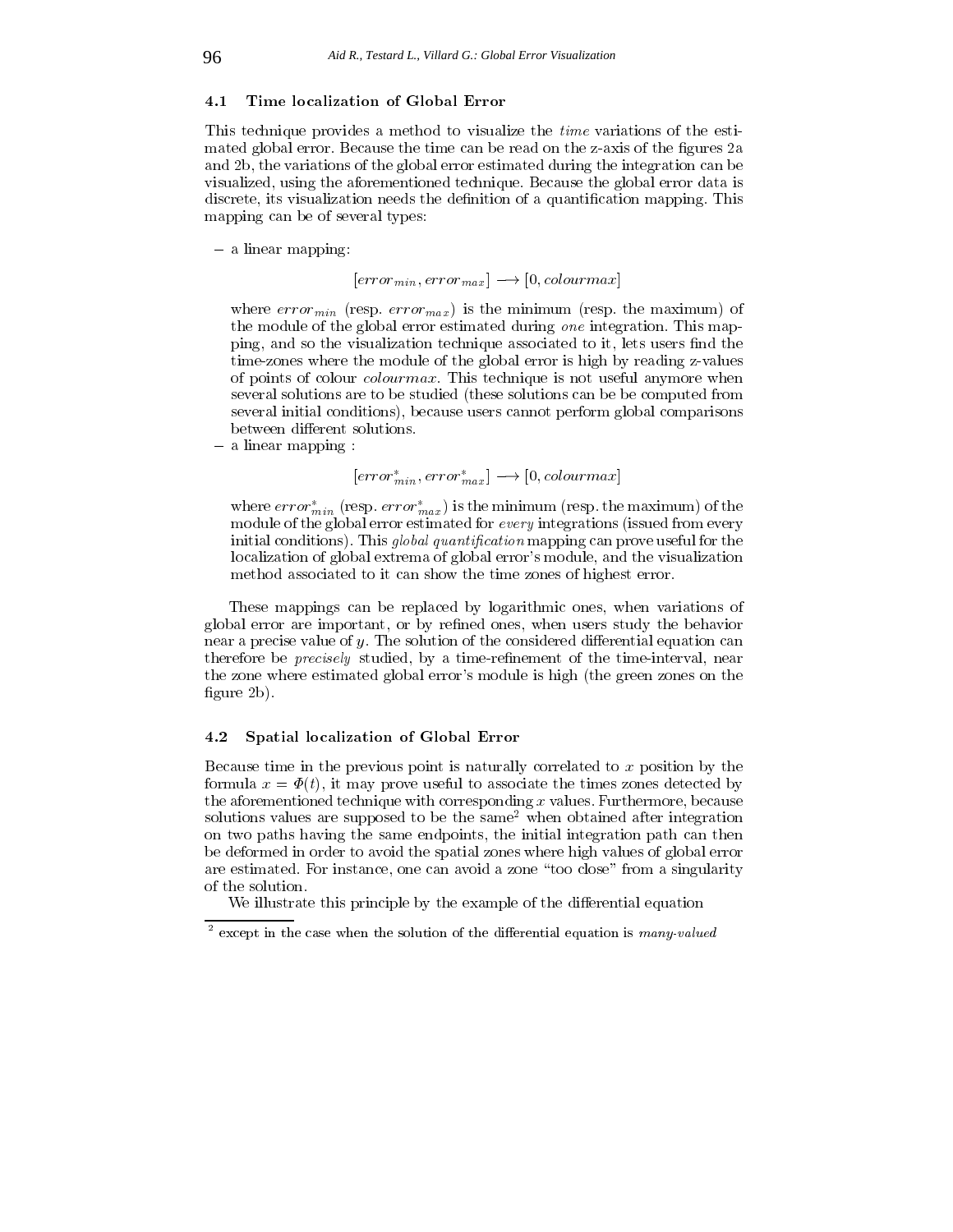$$
y' = xy^2 \tag{5}
$$

where x is taken on a circle centered on 2, of radius 1, and  $y_0$  is taken on a circle,  $\gamma$ , centered on 0, of low radius (0.3). After integration of equation (5), a solution surface as shown on figure  $(2a)$  is obtained, and on figure  $(2b)$ , the values of the solution are plotted with a colour corresponding to a global quantification mapping. The colour of the highest error zones is encoded in green, as shown on the colour palette displayed on the left of the figure.

A spatial localization of the global error is shown on figure  $(2c)$ . The green zone on the integration path is defined by the set

$$
\{x \in \mathcal{P}, \exists y_0 \in \gamma, |\hat{E}_i| > \delta\},\
$$

where  $E_i$  is an intermediate grobal error estimation during the integration process, at the  $i^{**}$  iteration, and  $\theta$  an arbitrary number in  $\left[error_{min}, error_{max}\right]$ . The aim here is to deform the path in order that the integration variable  $x$  avoids the zones where the global error is high: for this particular example, the singularities position is known. 0 is a fixed singularity of the equation (5), and  $\sigma_1$  and  $\sigma_2$  are movable singularities, whose position depends on  $x_0$  and  $y_0$ .

$$
\sigma_j = (-1)^{j-1} \sqrt{x_0^2 + \frac{1}{y_0^2}}.
$$

The figure (2c) shows the set  $\Sigma = {\sigma_1(x_0, y_0), y_0 \in \mathcal{P}}$ . For some value of  $y_0$ , the integration path gets close to  $\Sigma$ : the integration path can then be deformed to stand away from  $\Sigma$ . Figure (2d) shows a new user-specified path, where further integrations will be performed.

The figure  $(2e)$  shows the result of the global error estimation computed during the integration on the new user-specied path. The mapping used for the visualization is the same as the mapping used for the previous visualization, in order to compare the two integrations. The green zones have been reduced on the part of the surface corresponding to values of  $t$  where specifications of the new integration path have been performed.

This visual detection of high global error zones leads the user to specify integration paths that will avoid  $-$  or at least reduce  $-$  these zones.

Of course, it is also possible that some attempts to change the integration path increases the global error estimation. The figure  $(2f)$  gives an example of such a situation. The integration path has been modified in such a way that it gets closer to the singular points. Are represented both the global error estimations obtained before the modication of the integration path (on the right) and after (on the left). The green zones on the new global error estimation surface have been obtained using the same mapping as on the previous one. Since they are larger, it is clear here that this modification had the bad effect of increasing the global error estimation.